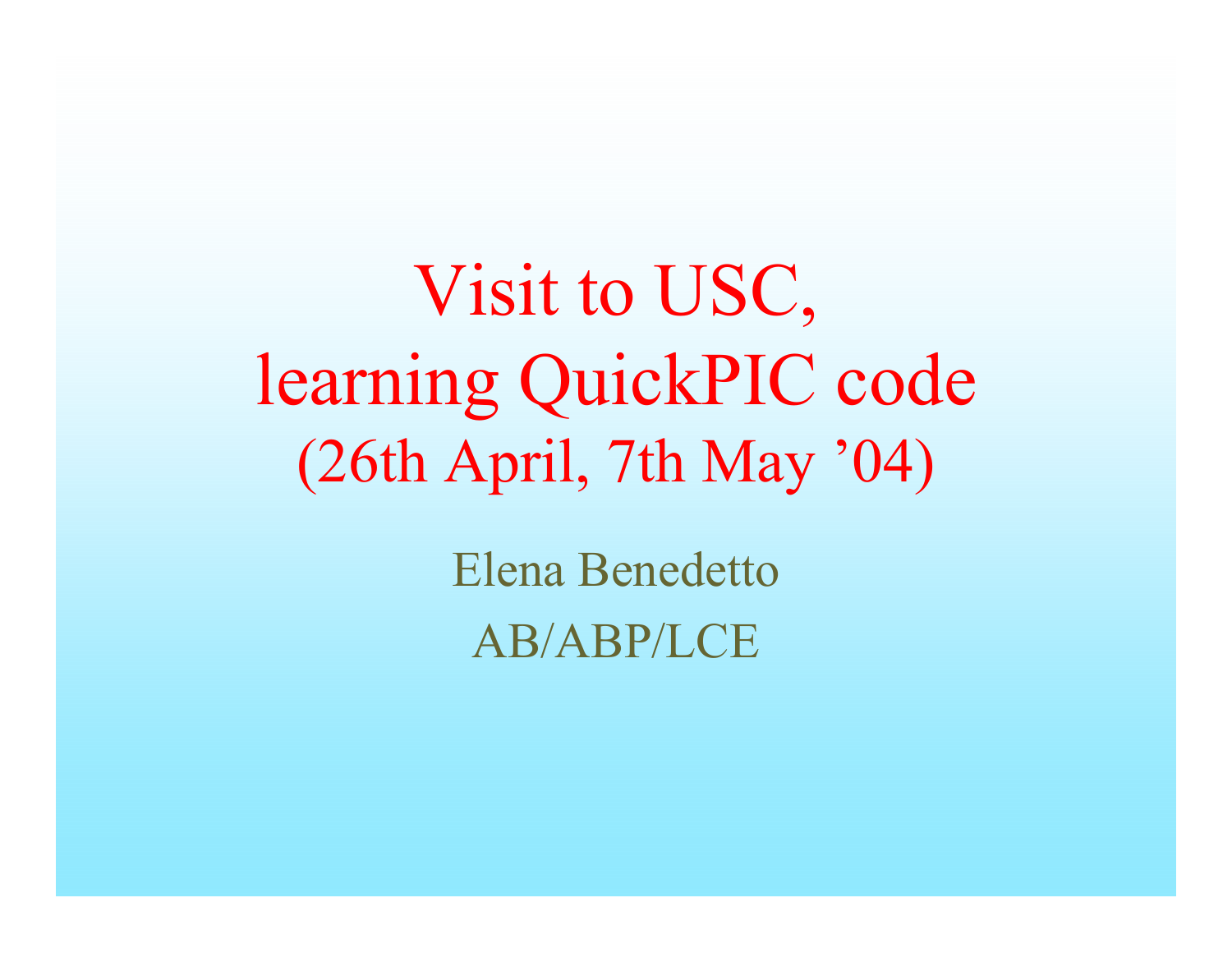# The QuickPIC code

- •• QuickPIC is a 3D parallel PIC code, originally developed for plasma wakefield accelerator research
- •• In 2002 (collaboration with G.Rumolo) Synchrotron and Betatron motions has been added. Chromaticity effect is also taken into account.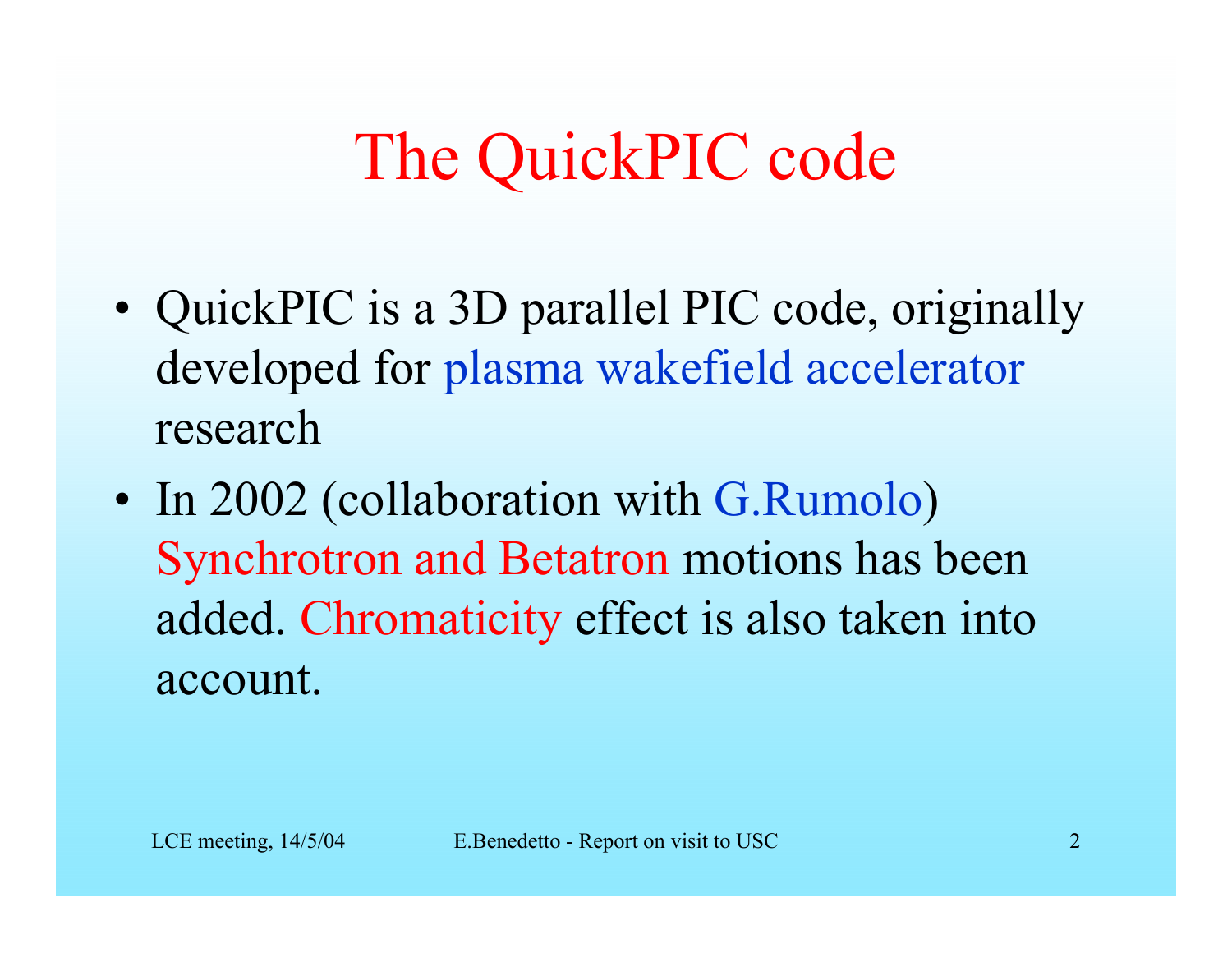#### *From my presentation at ECLOUD04*

## Benchmark HEADTAIL with QuickPIC code (1 kick approx)



Horizontal (right) and vertical (left) beam size vs. time, for LHC parametres at injection.

For purpose of comparison in both HEADTAIL and QuickPIC the electron cloud has been modeled using 1 IP per turn.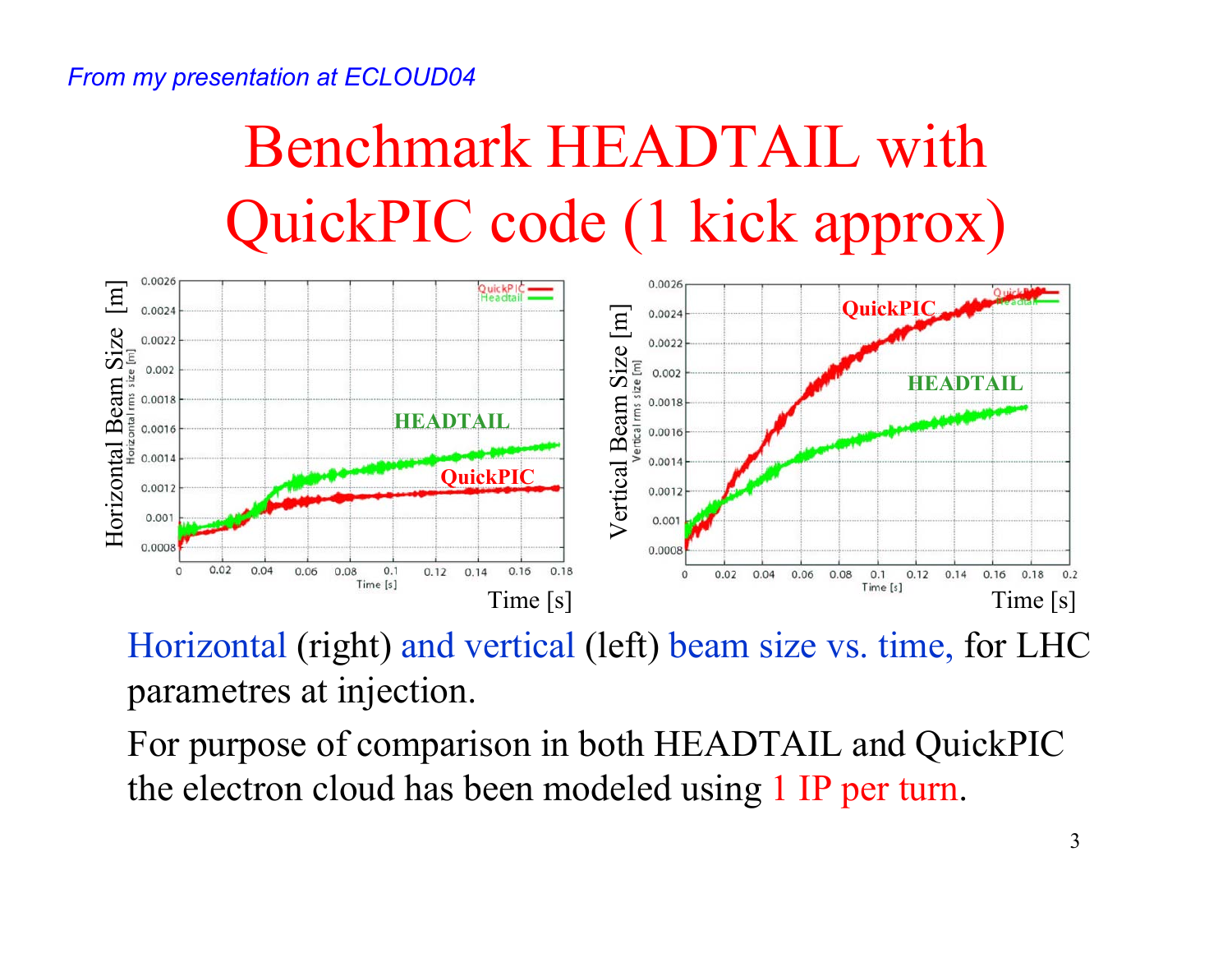### Description of the Simulation Model (QuickPIC)

Maxwell equations in Lorentz gauge Maxwell equations Reduced Maxwell equations

$$
(\frac{1}{c^2}\frac{\partial^2}{\partial t^2} - \nabla^2) \mathbf{A} = \frac{4\pi}{c}\mathbf{j}
$$

$$
(\frac{1}{c^2}\frac{\partial^2}{\partial t^2} - \nabla^2)\phi = 4\pi\rho
$$

Quasi-static approx.

$$
\phi, A = \varphi, A(z - ct)
$$

$$
-\nabla_{\perp}^{2} \mathbf{A} = \frac{4\pi}{c} \mathbf{j}
$$

$$
-\nabla_{\perp}^{2} \phi = 4\pi \rho
$$

Local--φ,Α at any z-slice depend only on  $\rho$ , j at that slice!

$$
\mathbf{j} = \mathbf{j}_b + \mathbf{j}_e \approx \mathbf{j}_b = c\rho_b \hat{z} \qquad (A = A_{ij} \hat{\mathbf{s}})
$$

$$
\Psi = \phi - A_{\text{f}}
$$

\n
$$
\text{Forces: } \quad \text{plasma: } F_{e\perp} = -e \nabla_{\perp} \phi
$$
\n

\n\n $\text{beam: } F_{b\perp} = -e \nabla_{\perp} \Psi$ \n

#### **QuickPIC is a 3D PIC (particle In Cell) code with parallel processing**

- **It Uses Quasi- Static or frozen field approximation (**β**>>**σ**z)**
- **3D Maxwell equations are reduced to 2D equations**
- a time savings of 2-3 orders of magnitude compared to traditional PIC models • **The need for solving 2D equations results in larger time steps of the 3D push,enabling**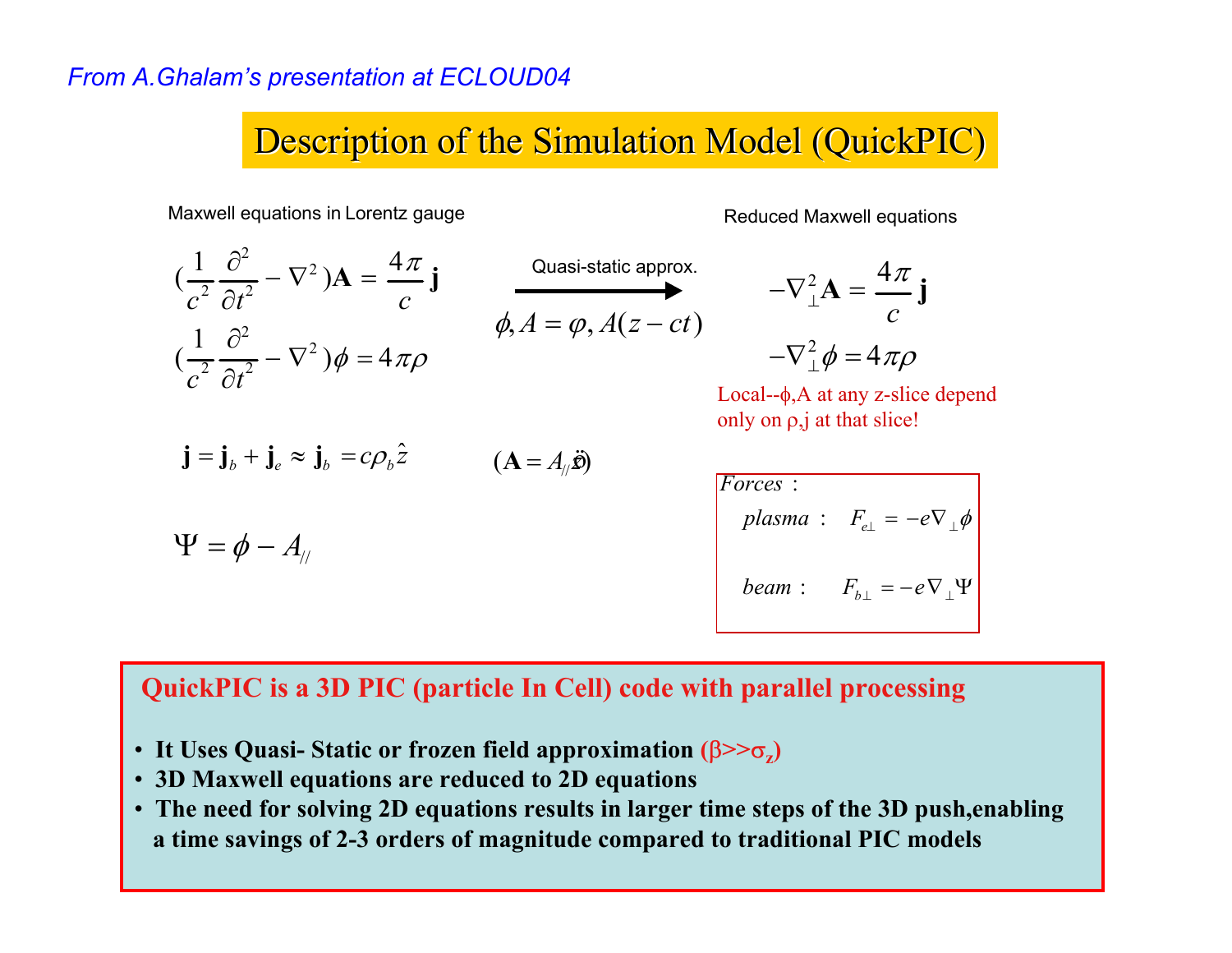### Description of the Simulation Model, (Continued)

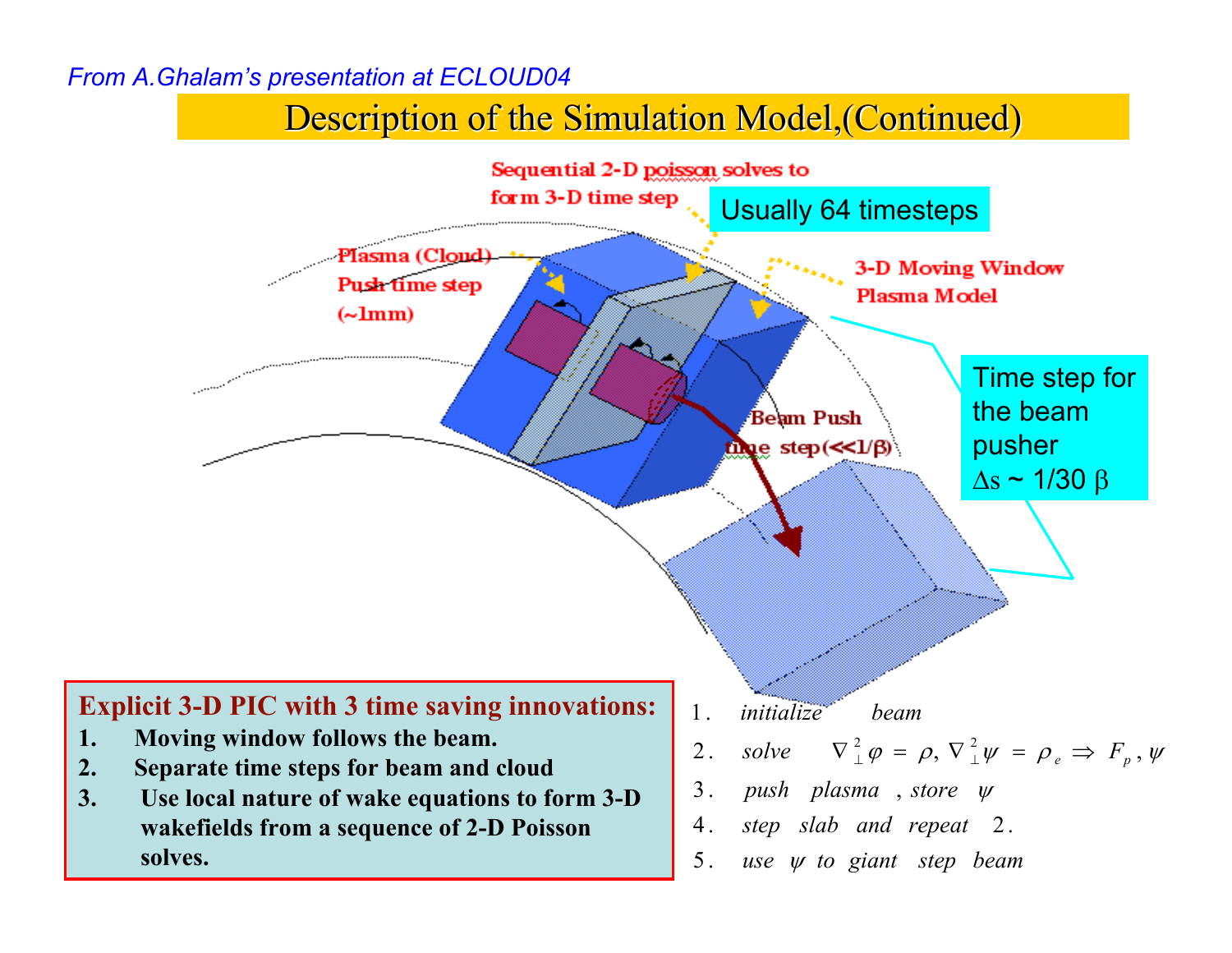Changes and modifications to QuickPIC

- • **Adding Synchrotron and Betatron motions By adding external focusing forces in transverse and longitudinal directions**
- $\bullet$ **Adding Chromaticity effect**

**By adding external magnetic field and modifying our 3-D magnetic pusher.**

| <b>Transverse Equations</b>                                                                                                                |                                                                                   |  |  |
|--------------------------------------------------------------------------------------------------------------------------------------------|-----------------------------------------------------------------------------------|--|--|
| \n $\frac{d^2x}{dt^2} + \left[Q_x + \Delta Q_x \left(\frac{\delta p}{p_0}\right)\right]^2 \omega_0^2 x = \frac{1}{m_p \gamma} F_{cl_x}$ \n | \n $\frac{Q_x : Horizontal\ time}{\Delta Q_x : \text{ Chromatic shift in } x}$ \n |  |  |
| \n $\frac{d^2y}{dt^2} + \left[Q_y + \Delta Q_y \left(\frac{\delta p}{p_0}\right)\right]^2 \omega_0^2 y = \frac{1}{m_p \gamma} F_{cl_x}$ \n | \n $\frac{d^2y}{dt^2} \cdot \text{Plontine shift in } y$ \n                       |  |  |
| \n $\frac{dz}{dt} = -\eta c \left(\frac{\delta p}{p_0}\right)$ \n                                                                          |                                                                                   |  |  |
| \n $\frac{dz}{dt} = -\eta c \left(\frac{\delta p}{p_0}\right)$ \n                                                                          |                                                                                   |  |  |
| \n $\frac{dz}{dt} = \frac{Q_x^2 \omega_0^2}{\eta c} z + \frac{1}{p_0} F_{cl_x z}$ \n                                                       | \n $\frac{d}{d t} F_{cl_x z}$ \n                                                  |  |  |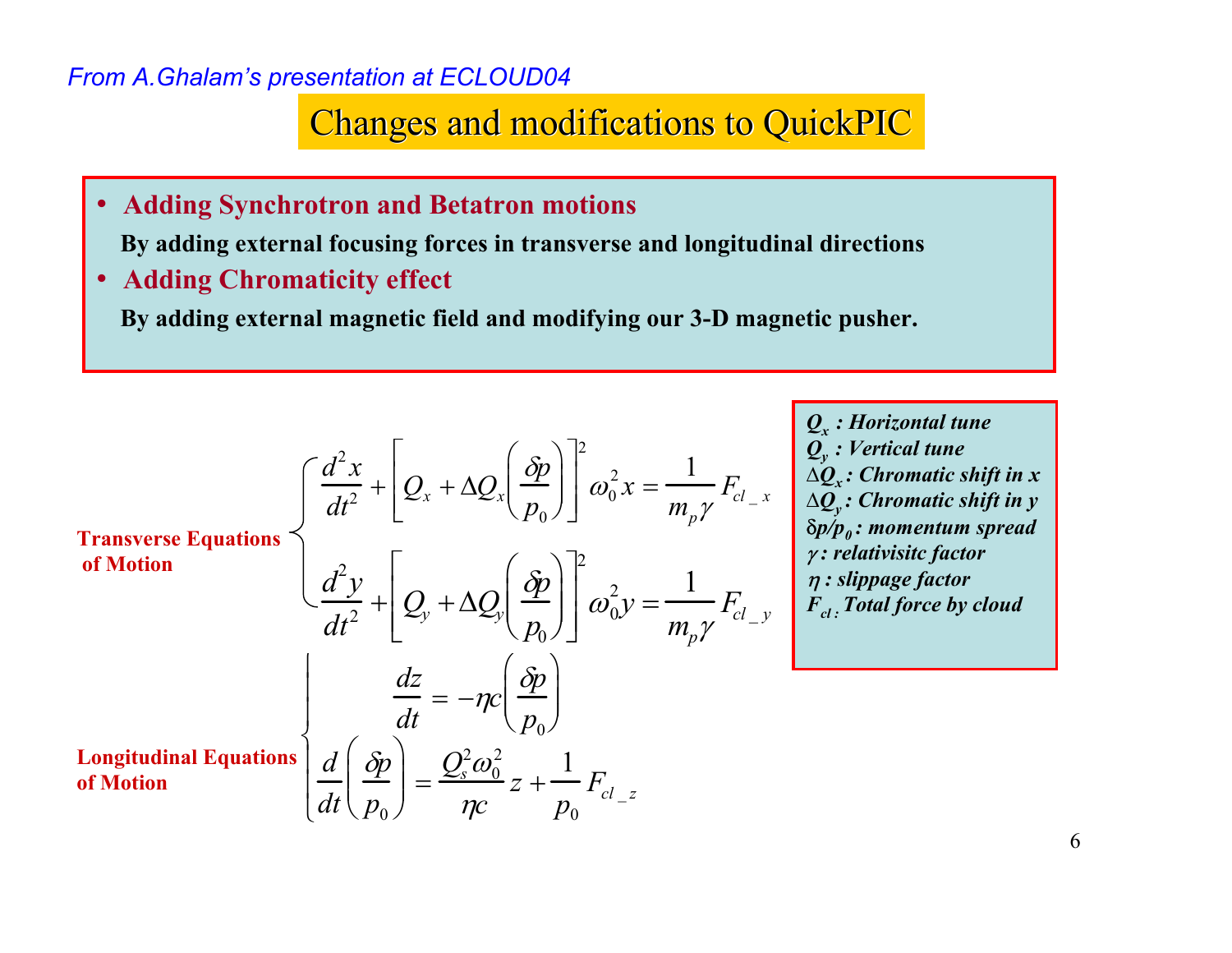### **Parallelization**

- **QuickPIC uses 2 different domain decompositions:**
	- **Beam decomposition along Z**
	- **Cloud decomposition along Y**
- **MPI is used for communication between nodes**

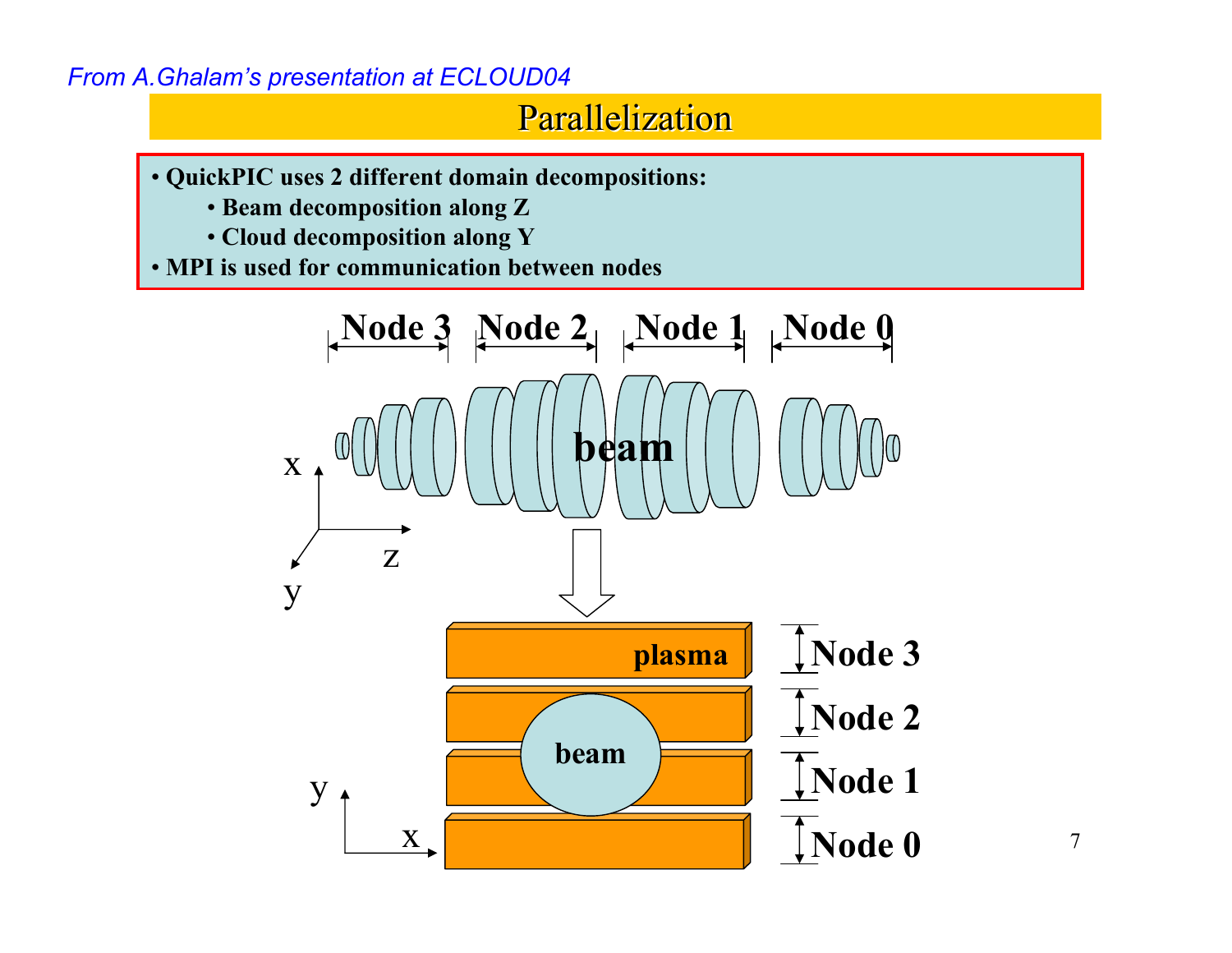### **Overcoming Numerical Tune Shift**

**Solving harmonic Oscillator with Leap Frog pusher results in a tune shift (Quadratic in time step):**

$$
v(t + \Delta t/2) = v(t - \Delta t/2) - k_0 x(t) \Delta t
$$
  

$$
x(t + \Delta t) = x(t) + v(t + \Delta t/2) \Delta t
$$
  

$$
\omega = \frac{\sin^{-1} \omega_0 \Delta t/2}{\Delta t/2} \approx \omega_0 \left(1 - \left(\omega_0 \Delta t\right)^2/24\right)
$$

**Modified Pusher:**

$$
v(t + \Delta t/2) = v(t - \Delta t/2) - \left(\frac{\sin(\omega_0 \Delta t/2)}{\Delta t/2}\right)^2 x(t)\Delta t
$$

 $\omega = \omega_0$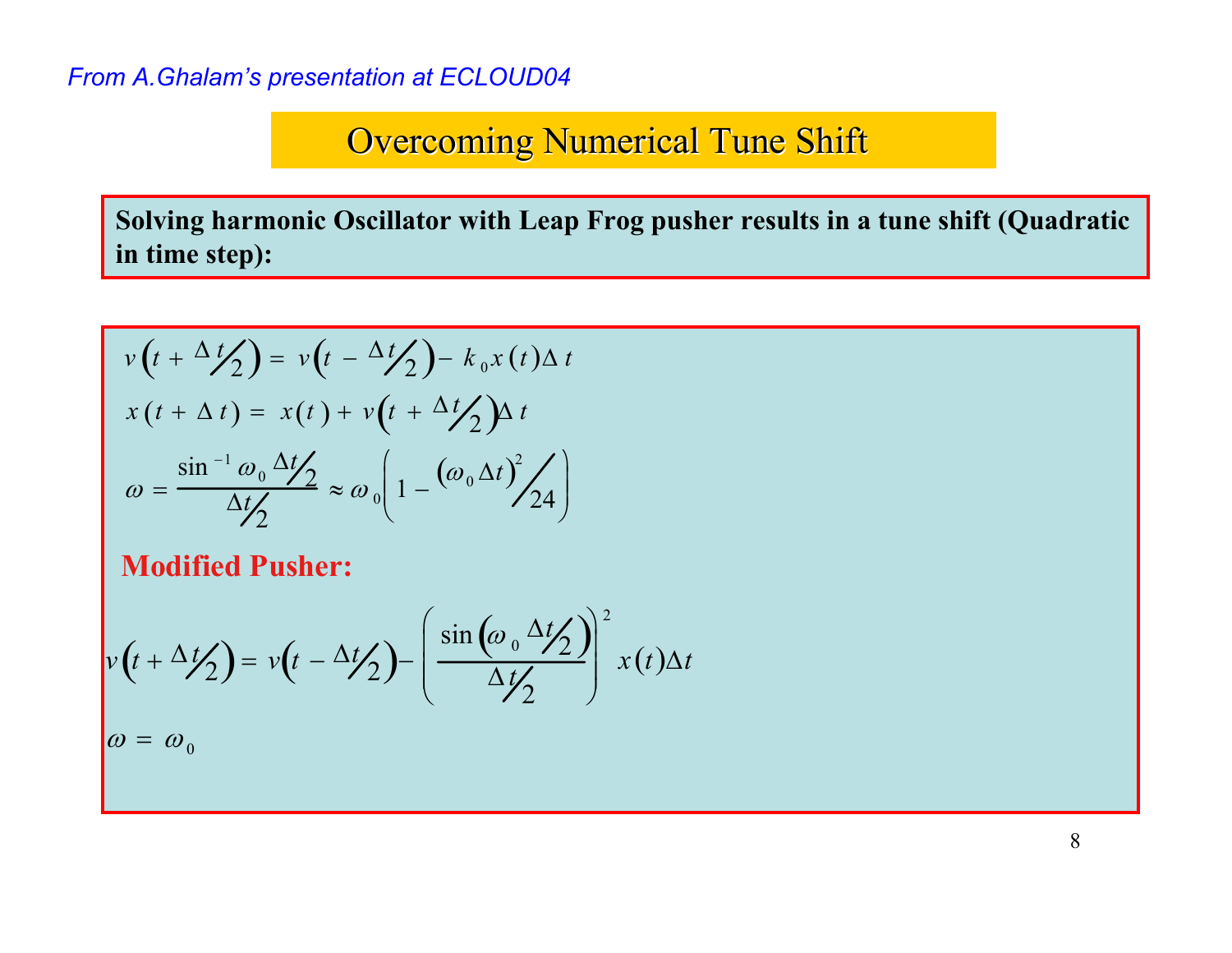## The 3D pusher for the protons

• The equation of motion for the protons is solved (using a modified leap frog method )

$$
\ddot{\mathbf{r}} = \widetilde{\mathbf{F}}_{EC,\perp} + \frac{1}{m\gamma} \mathbf{F}_{ext,\perp} + \widetilde{\mathbf{F}}_{RF} \qquad \begin{array}{c} \mathbf{F}_{EC,\perp} \text{ due to the electron cloud} \\ \mathbf{F}_{ext,\perp} \text{ external focusing force} \\ \mathbf{F}_{RF} \text{ RF force, for the synchr.motion} \end{array}
$$

• The transverse external force, responsible of the betatron oscillations, is assumed to be constant and uniform focusing in both planes:

$$
\widetilde{F}_{ext,u} = \left(\frac{Q_{x,y}}{R}\right)^2 u \quad ; \qquad u = x,y
$$

LCE meeting,  $14/5/04$  E.Benedetto - Report on visit to USC 9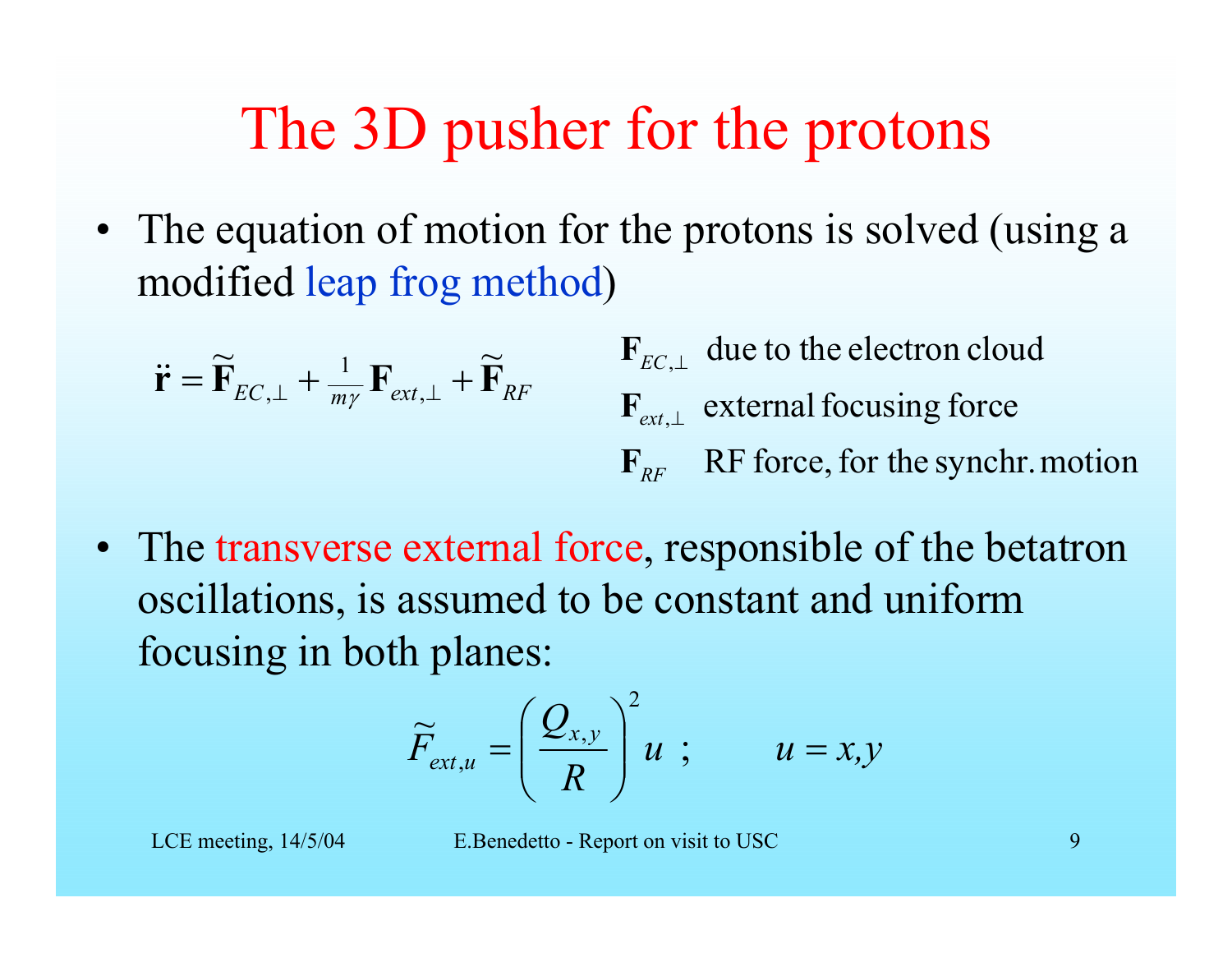## The alternating gradient focusing

- SPS ring
- 216 quadrupoles over the ring (~6911m)
	- $\rightarrow$  chosen  $\Delta s$ , in order to have exactly 1728 steps over the ring
	- $\rightarrow$  Focusing/Defocusing Quadrupoles every 8 time steps
	- $\rightarrow$  in the other time steps we have Drifts



•The transverse external force now is:

$$
\widetilde{F}_{ext,u} = \frac{\pm 1/f}{\Delta s} u \quad \text{in the Quads}
$$

 $_{,u}=0$  in the Drifts  $F_{_{ext\_u}} =$ 

LCE meeting, 14/5/04 E.Benedetto - Report on visit to USC 10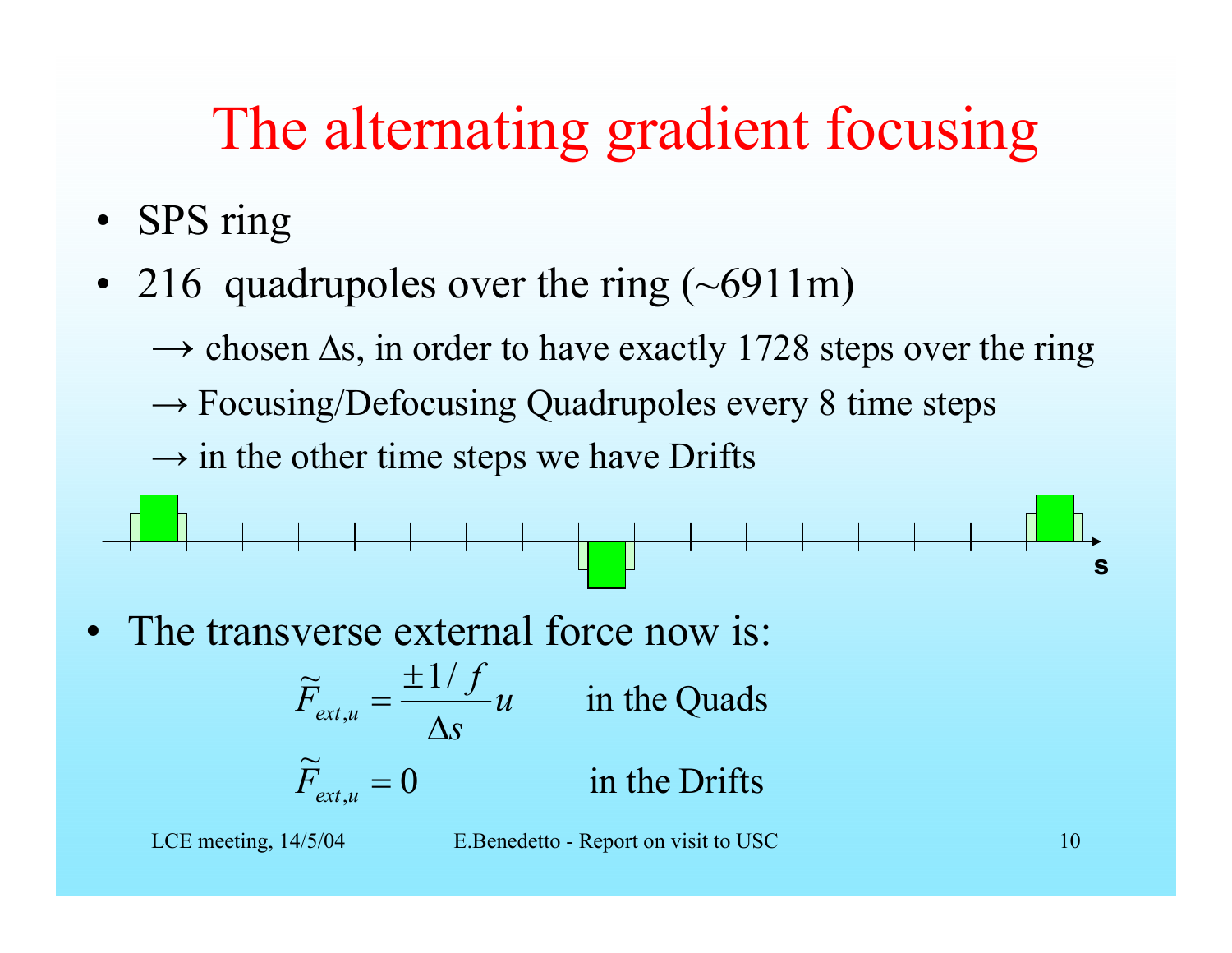### What we have done

- Run w/o electron cloud, w/o synchrotron motion
- •• The only force 'pushing' the protons is the quadrupoles focusing/defocusing
- •• Got the envelope of the beam over a few time steps PROBLEM STILL

TO BE FIXED

 $\rightarrow$ Matching the initial beam distribution